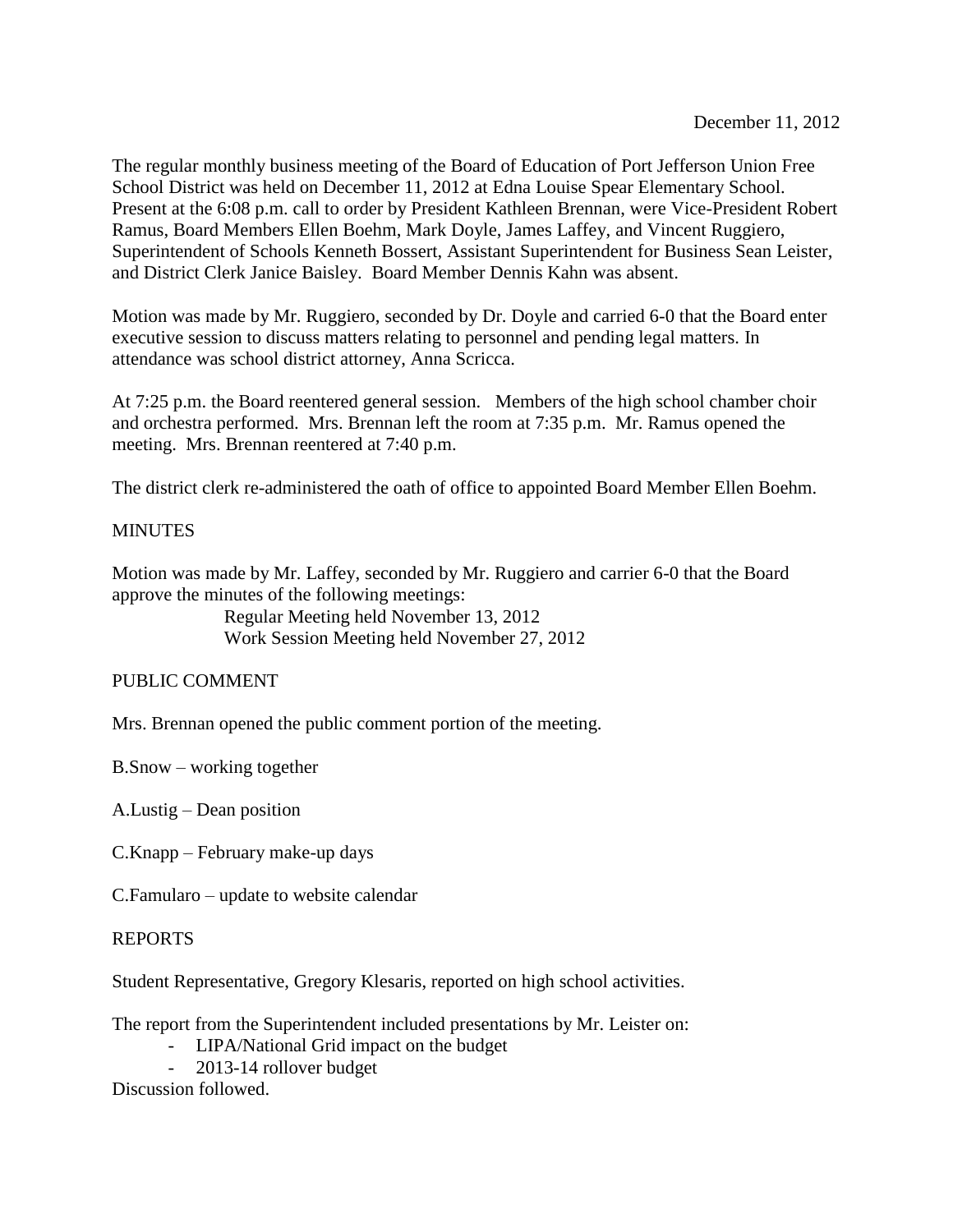The report from the Board President included:

- Mr. Ruggiero to Chair the Curriculum Committee
- Invitation to Mrs. Boehm to serve on the Curriculum and/or Audit committees
- Theatre Three Christmas Carol

Committee reports were given by: Dr. Doyle – Finance / BAC Mr. Leister - Audit

## CONSENT AGENDA

Personnel resolutions 1-12 were presented. The District Clerk read into the record walk-in resolution numbered A.13. Mr. Laffey asked that resolution A.9 be voted on separately. Motion was made by Mr. Ramus, seconded by Mr. Laffey, and carried 6-0 that as recommended by the Superintendent of Schools, the Board approve Personnel resolutions numbered 1-8 and 10-13 on the December 11, 2012 consent agenda. Mr. Laffey inquired about the change in date for resolution A.9. Discussion. Motion was made by Mr. Laffey, seconded by Mr. Ruggiero and carried 6-0 that the Board approve Personnel resolution numbered A.9. Dr. Bossert thanked the Board for support of the Dean position and explained the role of the Dean.

Motion was made by Mrs. Boehm, seconded by Dr. Doyle, and carried 6-0 that as recommended by the Superintendent of Schools, the Board approve Finance resolutions numbered 1-2 on the December 11, 2012 consent agenda.

Motion was made by Mr. Laffey, seconded by Mr. Ramus, and carried 6-0 that as recommended by the Superintendent of Schools, the Board approve Facilities and Operations resolution numbered 1 on the December 11, 2012 consent agenda.

Motion was made by Mr. Ramus, seconded by Dr. Doyle, and carried 6-0 that as recommended by the Superintendent of Schools, the Board approve Education resolutions numbered 1-3 on the December 11, 2012 consent agenda.

## OLD BUSINESS

Dr. Bossert reviewed, for assurance, revisions made to the 2012-2013 school year calendar at the November 27, 2012 Board meeting. The Board concurred.

#### NEW BUSINESS

Board Policy: Facebook (Social Media) Guidelines was presented for a first reading. Discussion ensued. The word procedure appearing in the second paragraph will be changed to policy. Motion was made by Mr. Laffey, seconded by Mr. Ramus and carried 6-0 that the policy be accepted for a first reading with the noted change.

#### PUBLIC COMMENT

Mrs. Brennan opened the second public comment.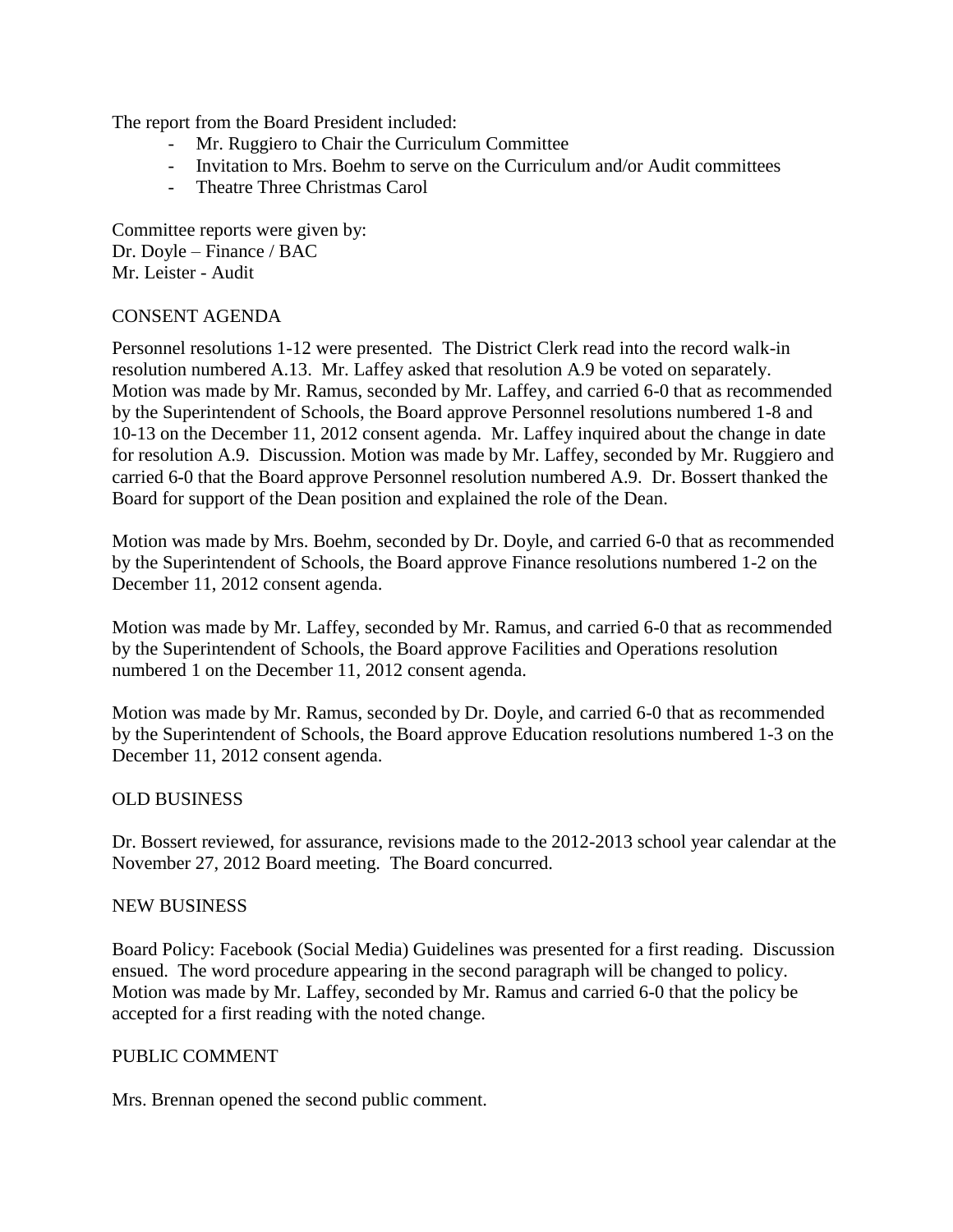A.Lustig – budget, school district demographics

## ADJOURNMENT

At 9:12 p.m., motion was made by Mr. Ramus, seconded by Mr. Ruggiero and carried 6-0 that the Board enter executive session to discuss pending litigation and personnel. The District Clerk left the meeting and Mrs. Brennan acted as Clerk pro tem.

\_\_\_\_\_\_\_\_\_\_\_\_\_\_\_\_\_\_\_\_\_\_\_\_\_\_\_\_\_

\_\_\_\_\_\_\_\_\_\_\_\_\_\_\_\_\_\_\_\_\_\_\_\_\_\_\_\_\_

At 10:30 p.m., the Board reentered general session. Motion was made by Mr. Laffey, seconded by Mr. Ramus and carried 6-0 to adjourn.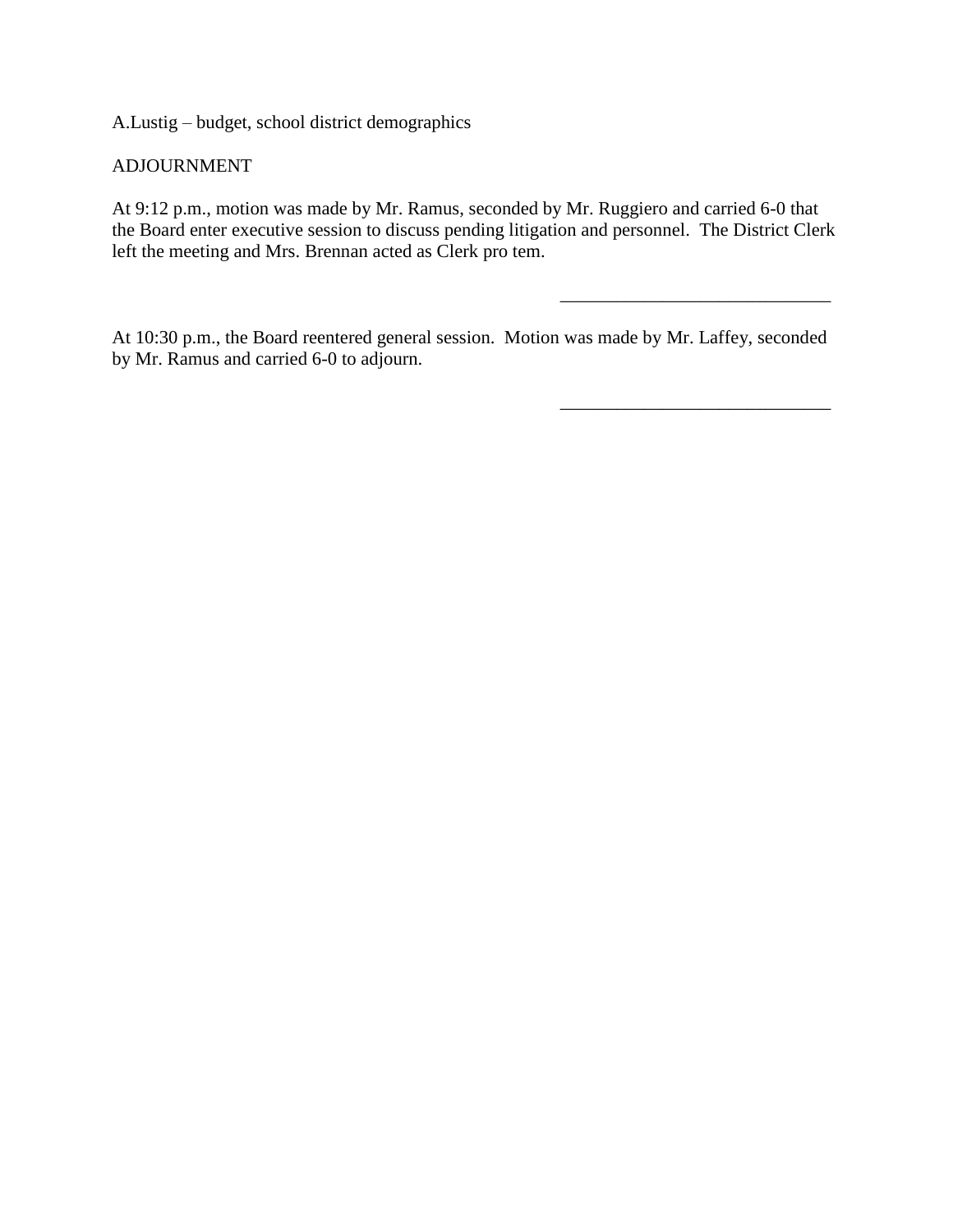- A. Personnel
	- 1. Resignation Leave Replacement Music Teacher

The Board accepts the resignation of Christine Klimek as a leave replacement music teacher, effective December 14, 2012.

2. Change in FTE

The Board approves the change in FTE of Alycia Petitto from a .2 FTE teacher of Physical Education to a .4 FTE teacher of Physical Education, at Level MA Step 1, effective January 22, 2013 for the remainder of the 2012- 2013 school year, in accordance with the negotiated agreement with the Port Jefferson Teachers' Association.

3. Substitute Appointments

The Board approves the following substitute appointments for the 2012-2013 school year:

| Maria Llorens | Teacher  |
|---------------|----------|
| Bob Hidalgo   | Clerical |

4. Facility Use Monitor

The Board approves the appointment of Constance Bermel as a Facility Use Monitor for the 2012-2013 school year at the rate of \$20.00 per hour.

5. MSG Varsity Outreach Media Co-Advisor

The Board approves the appointment of Thomas Serabian and Allyson Wolff as MSG Varsity Outreach Media Co-Advisors, for the 2012-2013 school year, in accordance with the Participation Agreement with MSG Varsity Cablevision; provided that Finance resolution numbered B.2. is approved.

6. Extension of Leave of Absence

The Board approves the extension of the current leave of absence for Sandra Eybs from November 27, 2012 to January 10, 2013.

7. Extension of Leave Replacement Appointment

The Board extends the leave replacement appointment of Janelle Bellotti from November 26, 2012 to January 10, 2013.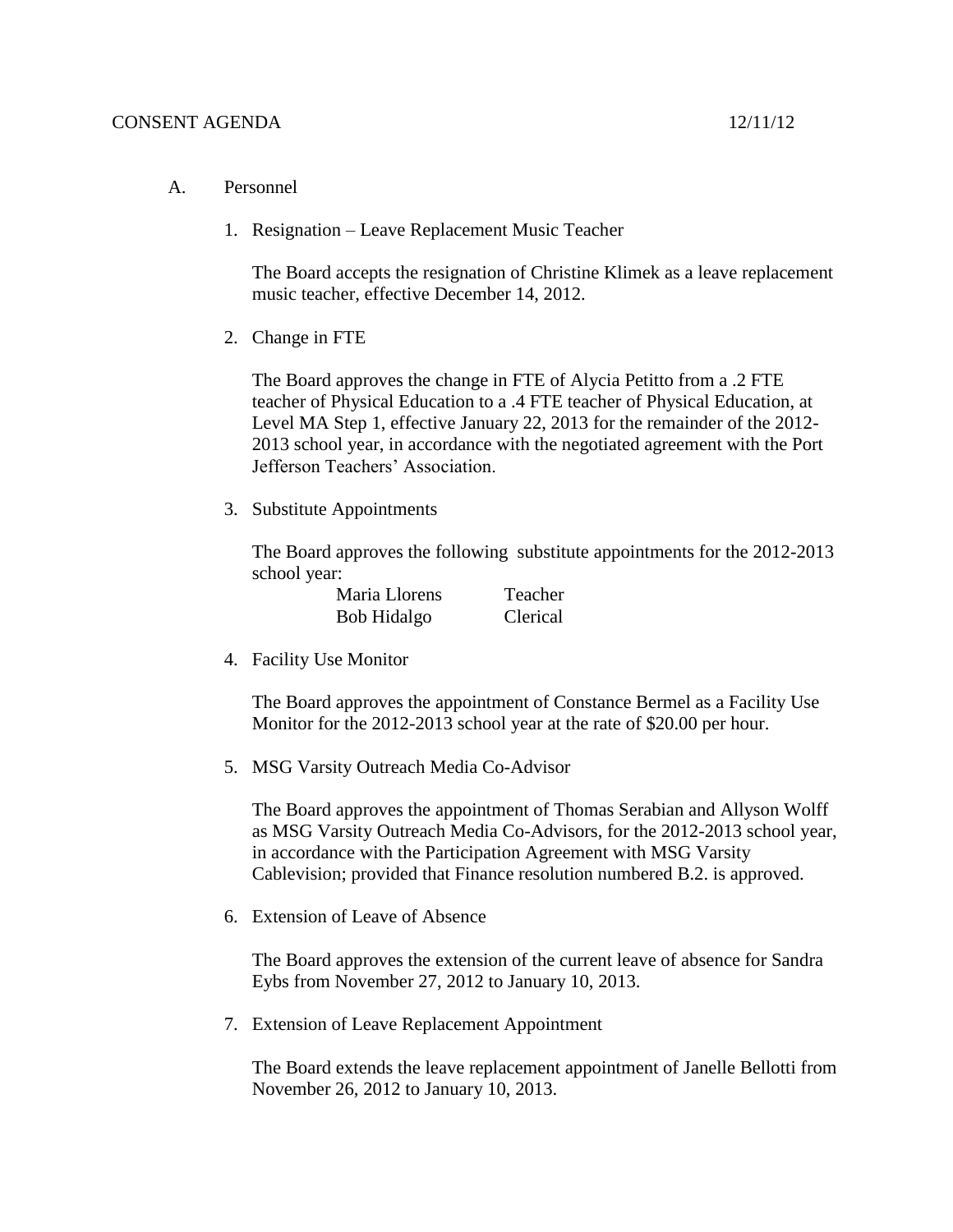8. Change in Leave of Absence

The Board approves change in leave of absence for Dr. Allyson Carlson from September 24, 2012 through November 6, 2012 to September 11, 2012 through January 14, 2013.

9. Extension of Leave Replacement Appointment

The Board extends the leave replacement appointment of Stephanie Rubino from December 14, 2012 to January 14, 2013 December 21, 2012.

10. Request for Leave of Absence

The Board approves the request of Kristen Boney, teacher of Elementary Education, for a leave of absence from January 2, 2013 to February 26, 2013 in accordance with Board Policy 9520.2 Family and Medical Leave and Article IX.B.9 of the negotiated agreement with the Port Jefferson Teachers Association.

11. Extra Stipend Position

The Board approves the stipend position, Dean of Students-Secondary Grades 6-12, at the rate of \$14,000 per annum, pro-rated for the 2012-2013 school year; and, the Board approves the appointment of Christine Austen to the extra stipend position of Dean of Students, effective December 12, 2012 for the remainder of the 2012-2013 school year.

12. Co-Curricular Appointment

The Board approves the following co-curricular appointment for the 2012- 2013 school year, in accordance with the negotiated agreement with the Port Jefferson Teachers Association:

Vanessa Salzman Strings Concert Grade Six

13. Substitute Rescission/Appointment

The Board rescinds the appointment of Geri Marie Raso as a clerical substitute for the 2012-2013 school year; and appoints Geri Marie Raso as a substitute teacher aide for the 2012-2013 school year.

## **B. Finance**

1. Financial Reports

The Board approves the financial reports**.**